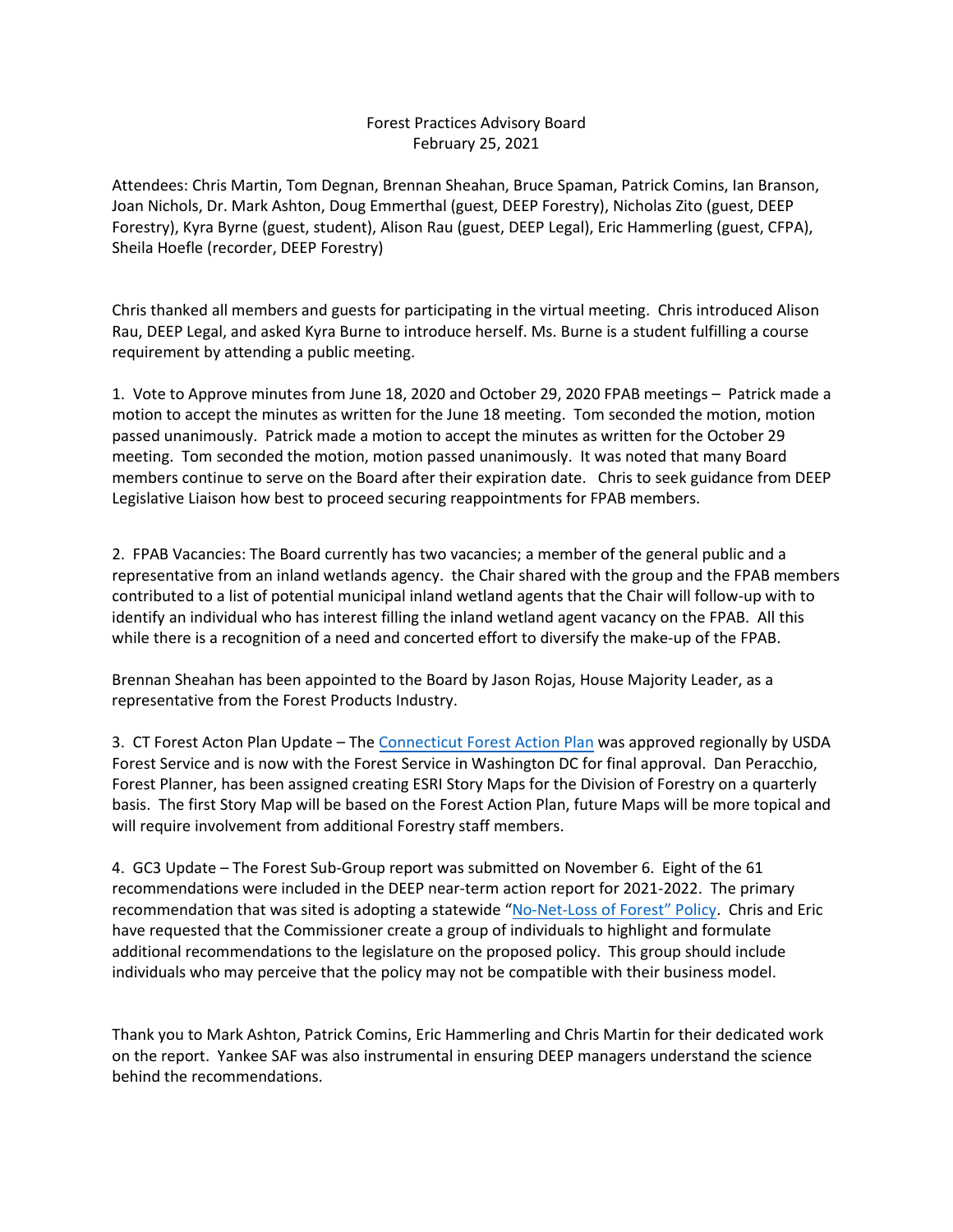5. Legislative Session Update, including local wood procurement.

Chris shared the [DEEP Legislative Proposals.](https://portal.ct.gov/-/media/OPM/Budget/Legislative-Proposals-2021/DEP---Full-Packet.pdf) Board members discussed the following proposed/raised bills including [HB 5283](https://search.cga.state.ct.us/r/basic/dtsearch.asp?cmd=getdoc&DocId=1124&Index=I%3a%5czindex%5c2021&HitCount=2&hits=6+bf+&hc=2&req=5283&Item=0) **AN ACT ELIMINATING CERTAIN FEES AND TAXES.** – To eliminate any fee or tax that raises less than one hundred thousand dollars in revenue annually for the state. Bill could impact the Forest Practices Act fees collected. The Division of Forestry does not receive any of the fees collected (exam or application). Eric expressed concern that the bill may result in increased fees for programs that currently collect less than \$100,000 annually to raise the amount collected.

[SB731](https://search.cga.state.ct.us/r/adv/dtsearch.asp?cmd=getdoc&DocId=3529&Index=I%3a%5czindex%5c2021&HitCount=8&hits=20+21+42+43+4f+50+81+82+&hc=8&req=forest+practices&Item=0) – SEN. KISSEL, 7th DIST. 'AN ACT CONCERNING THE MEMBERSHIP OF THE FOREST PRACTICES ADVISORY BOARD', to revise the membership of the Forest Practices Advisory Board. REF. ENVIRONMENT. Brennan noted that the bill was sponsored by Sen Kissel following a request from Timpro. It would be recommended that if a bill is adopted they follow what was brought forward by DEEP in 2019.

[HB6498](https://www.cga.ct.gov/asp/cgabillstatus/cgabillstatus.asp?selBillType=Bill&which_year=2021&bill_num=6498) – AN ACT CONCERNING THE SITING OF CERTAIN SOLAR FACILITIES ON FARMLANDS AND CORE FORESTS. To provide for increased review of proposals to site solar facilities on certain farmlands and land that is core forest. Eric shared that this bill was referred to the Environment Committee. This bill would directly impact farmland and core forests.

6. Enforcement Actions –

Respondents are in compliance and all payments have been made. One more year of oversight will occur.

One current uncertified individual who was found working last year will take the forest practitioner exam in March.

Staff have received information from municipalities about practitioners who are working around receiving a jurisdictional ruling.

Willington has received the approved forest practices regulations. The regulations will be voted on next month. Forestry staff should receive draft regulations from Haddam in March for review/comment.

7. Exams – Forest product harvester and supervising forest product harvesters continue to have exams administers online. Foresters take the first three sections of the exam online and complete the 4<sup>th</sup> section in person. There are 20 people signed up for the March 10 exam. Certified practitioners have trended down over the last few years.

|             | 2020 | 2019 | 2018 | 2017 |
|-------------|------|------|------|------|
| Forester    | 122  | 151  | 139  | 140  |
| <b>SFPH</b> | 220  | 264  | 288  | 287  |
| <b>FPH</b>  | 33   | 35   | 39   | 45   |
| Total:      | 375  | 450  | 466  | 472  |

8. Division of Forestry Staffing – Three division staff have announced that will they retire this year (2- April, 1-June). Chris noted that state agencies are currently under soft hiring freeze, refills are possible just need a very strong justification.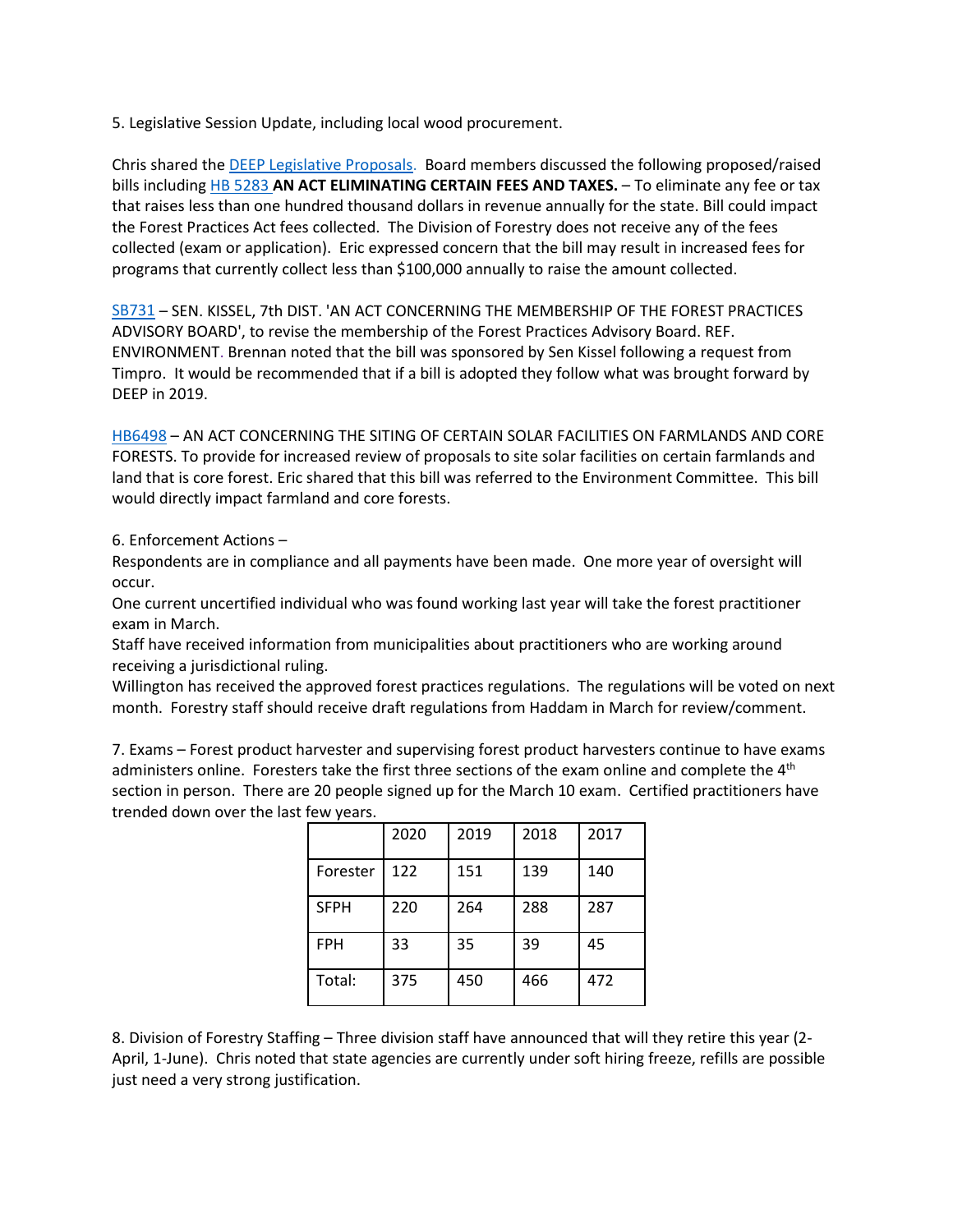Massacoe Timber Clean-Up has been completed. The operator moved a forwarder on site and was able to pick and remove all material from the site in a week. No issues or concerns were received during the operation. We are waiting for John Noack to submit the final invoice for re-imbursement to close out the sale

#### 9. Other business –

Patrick shared that CT Audubon added a 35 acre inholding to the sanctuary in Montville. CT Audubon purchased a 15 acre inholding in Sherman increasing the total property to 850 acres. They also acquired 8 acres along the Lieutenant River in Old Lyme that were previously unprotected

Joan noted that the Farm Bureau has 2020 PA490 Guides available. A PA490 webinar will be scheduled at the end of March. Registration is free for Farm Bureau Members. Participants will receive a 2020 Guide.

Yankee SAF and Timpro in conjunction with Mike Ferrucci and Eric Hansen led a woodlot tour for legislators. Frank Cervo also participated. Eight legislators were interested and four were able to participate.

Next meeting later this spring.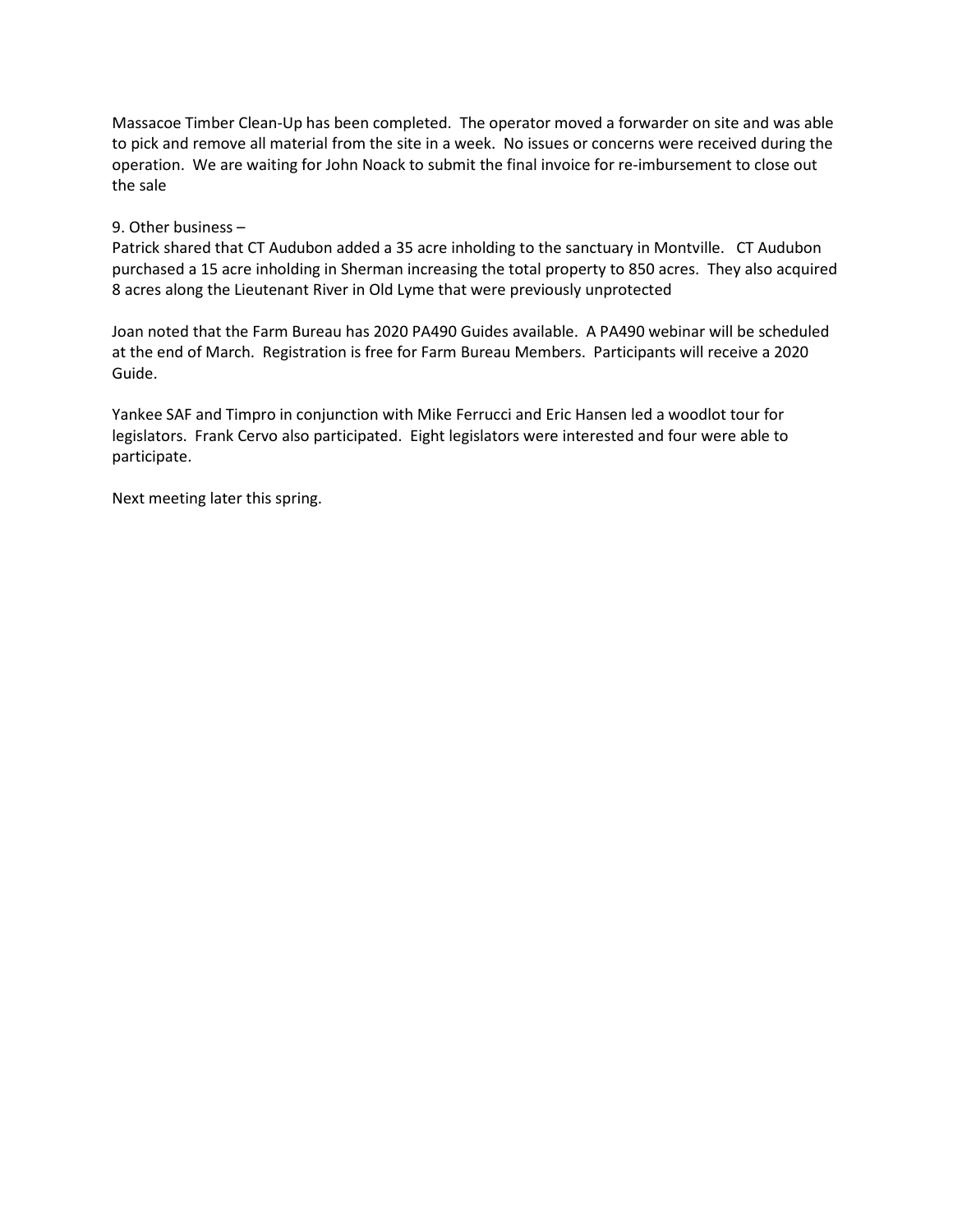#### **2021 Legislative Summary**

## **Forestry Div. Related Bills – As of March 5, 2021**

# **HOUSE BILLS**

Proposed **[HB-5036](https://www.cga.ct.gov/BSTAT.ASP?b=HB-5036&u=william.foreman@ct.gov&y=2021)** REP. LANOUE, 45th DIST.; SEN. SOMERS, 18th DIST. 'AN ACT AUTHORIZING ALL-TERRAIN VEHICLE TRAILS ON STATE PROPERTY', to authorize all-terrain vehicle trails on state property. REF. ENVIRONMENT

1/11/2021 Referred to Joint Committee on Environment

Proposed **[HB-5037](https://www.cga.ct.gov/BSTAT.ASP?b=HB-5037&u=william.foreman@ct.gov&y=2021)** REP. MICHEL, 146th DIST. 'AN ACT REQUIRING ENVIRONMENTAL ENFORCEMENT', to enhance penalties under environmental protection statutes. REF. ENVIRONMENT

1/11/2021 Referred to Joint Committee on Environment

Proposed [HB-5059](https://www.cga.ct.gov/BSTAT.ASP?b=HB-5059&u=william.foreman@ct.gov&y=2021) REP. DEVLIN, 134th DIST. 'AN ACT CONCERNING A PROPERTY OWNER'S LIABILITY FOR THE EXPENSES OF REMOVING A FALLEN TREE OR TREE LIMB', to impose liability on an owner of private real property for the expenses of removing a tree or tree limb located on such real property that falls on adjoining private real property. REF. JUDICIARY SEE HB-5598

Proposed [HB-5261](https://www.cga.ct.gov/BSTAT.ASP?b=HB-5261&u=william.foreman@ct.gov&y=2021) REP. TURCO, 27th DIST. 'AN ACT CONCERNING PUBLIC NOTICE OF THE APPLICATION OF PESTICIDES', to require transparency in the type of chemicals used when pesticides are applied and to enhance notification of such application to the public. REF. ENVIRONMENT

1/22/2021 Referred to Joint Committee on Environment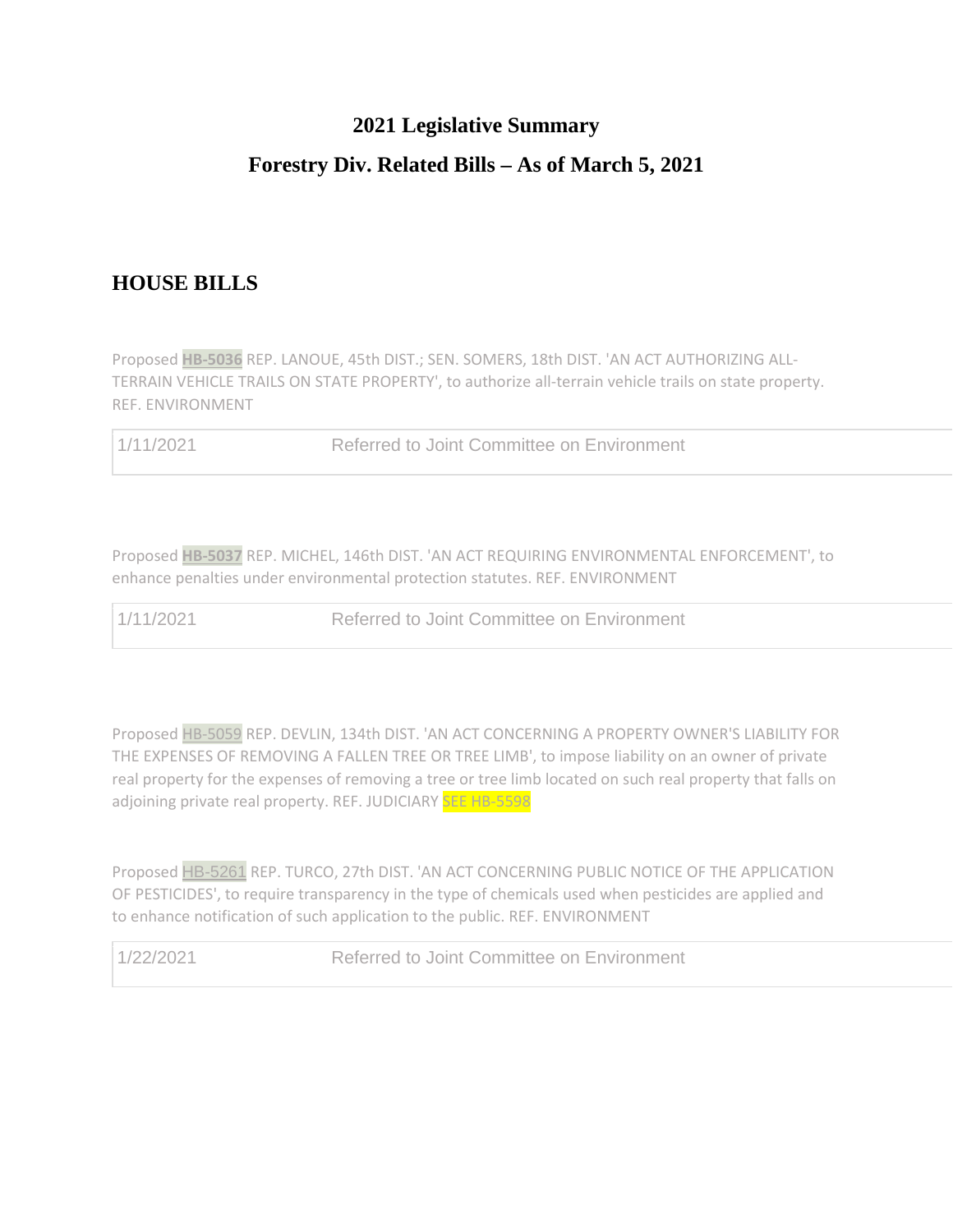Proposed [HB-5283](https://www.cga.ct.gov/BSTAT.ASP?b=HB-5283&u=william.foreman@ct.gov&y=2021) REP. O'DEA, 125th DIST. 'AN ACT ELIMINATING CERTAIN FEES AND TAXES', to eliminate any fee or tax that raises less than one hundred thousand dollars in revenue annually for the state. REF. FINANCE, REVENUE AND BONDING

1/22/2021 Referred to Joint Committee on Finance, Revenue and Bonding

Proposed [HB-5356](https://www.cga.ct.gov/BSTAT.ASP?b=HB-5356&u=william.foreman@ct.gov&y=2021) REP. TURCO, 27th DIST. 'AN ACT CONCERNING A REAL PROPERTY OWNER'S RESPONSIBILITY FOR EXPENSES INCURRED WHEN TREES OR TREE LIMBS FALL ON AN ADJOINING OWNER'S REAL PROPERTY', to impose liability on the owner of real property for the expenses of removing a tree or limb that falls on an adjoining owner's private real property. REF. JUDICIARY

| 1/22/2021 | Referred to Joint Committee on Judiciary |
|-----------|------------------------------------------|
|-----------|------------------------------------------|

Proposed [HB-5524](https://www.cga.ct.gov/BSTAT.ASP?b=HB-5524&u=william.foreman@ct.gov&y=2021) REP. CHAFEE, 33rd DIST. 'AN ACT ESTABLISHING A STATE-WIDE LAND TRUST', to help conserve land. REF. ENVIRONMENT

1/26/2021 Referred to Joint Committee on Environment

Propose[d HB-5530](https://www.cga.ct.gov/asp/cgabillstatus/cgabillstatus.asp?selBillType=Bill&which_year=2021&bill_num=5530) REP. HAMPTON, 16th DIST*. '*AN ACT CONCERNING THE ROLE OF STATE FORESTS IN MITIGATING CLIMATE CHANGE. To evaluate the role of state forests and old growth forests in achieving the state's climate goals. REF. ENVIRONMENT COMMITTEE

1/26/2021 Referred to Joint Committee on Environment

[HB-5598](https://www.cga.ct.gov/BSTAT.ASP?b=HB-5598&u=william.foreman@ct.gov&y=2021) **(RAISED)** JUDICIARY. 'AN ACT CONCERNING A PROPERTY OWNER'S LIABILITY FOR THE EXPENSES OF REMOVING A FALLEN TREE OR LIMB', to impose liability on certain owners of real property for the expenses of removing a tree or limb that falls on an adjoining owner's private real property. REF. JUDICIARY 2/3 DRAFT TESTIMONY PREPARED opposing, may not be submitted. State property exemption unclear. James Albis to check with DOT re testimony

| 1/26/2021 | Referred to Joint Committee on Judiciary |
|-----------|------------------------------------------|
| 2/25/2021 | <b>Public Hearing 03/03</b>              |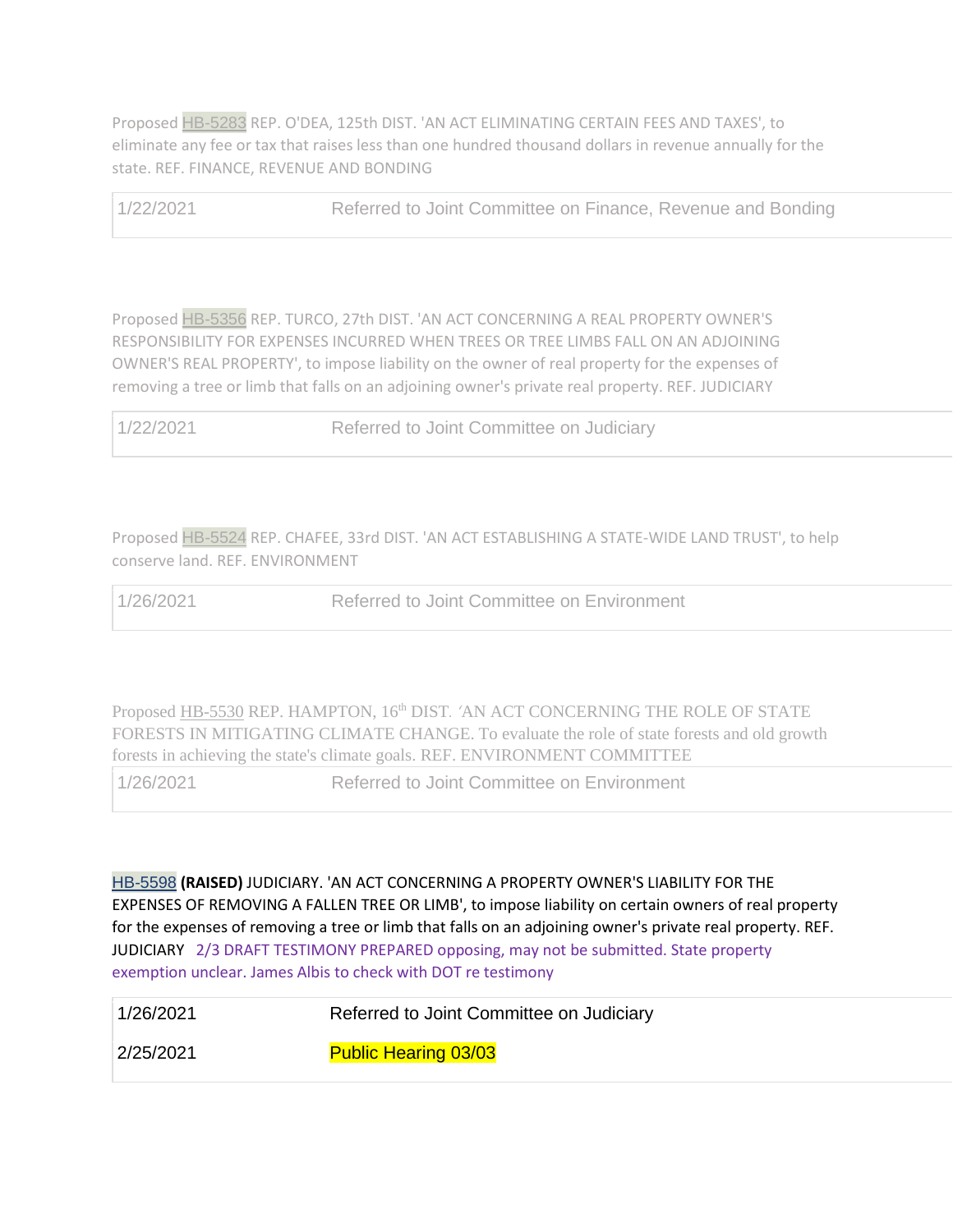Proposed [HB-5936](https://www.cga.ct.gov/BSTAT.ASP?b=HB-5936&u=william.foreman@ct.gov&y=2021) REP. DEVLIN, 134th DIST.; REP. TURCO, 27th DIST. 'AN ACT CONCERNING DAMAGES INCURRED BY A PROPERTY OWNER DUE TO FALLING TREES OR TREE LIMBS FROM NEIGHBORING PROPERTY THAT IS OWNED BY THE STATE', to ensure the state assumes liability for damages caused by state-owned trees that have fallen on private property and to eliminate the out-of-pocket removal costs by owners of private property to remove such state-owned trees. REF. JUDICIARY PERTAINS TO CTDOT BUT BILL LANGUAGE IS NOT SPECIFIC ENOUGH

1/28/2021 Referred to Joint Committee on Judiciary

Raised [HB-6498](https://www.cga.ct.gov/asp/cgabillstatus/cgabillstatus.asp?selBillType=Bill&which_year=2021&bill_num=6498) Env Comm - AN ACT CONCERNING THE SITING OF CERTAIN SOLAR FACILITIES ON FARMLANDS AND CORE FORESTS. To provide for increased review of proposals to site solar facilities on certain farmlands and land that is core forest. Reduces core forest determination from two to one megawatts

2/24/2021 Referred to Joint Committee on Environment

Raised. [C G A \(ct.gov\)](https://www.cga.ct.gov/asp/cgabillstatus/cgabillstatus.asp?selBillType=Bill&bill_num=HB06501&which_year=2021) HB6501 **AN ACT CONCERNING THE STREAMLINING OF CERTAIN PROGRAMS OF THE DEPARTMENT OF ENERGY AND ENVIRONMENTAL PROTECTION.**

to make minor and technical revisions to various programmatic statutes of the Department of Energy and Environmental Protection in an effort to streamline aspects of such programs.

| <b>Date</b> | <b>Action Taken</b>                        |
|-------------|--------------------------------------------|
| 2/26/2021   | <b>Public Hearing 03/03</b>                |
| 2/24/2021   | Referred to Joint Committee on Environment |

[HB-6577](https://www.cga.ct.gov/BSTAT.ASP?b=HB-6577&u=william.foreman@ct.gov&y=2021) (RAISED) GOVERNMENT ADMINISTRATION AND ELECTIONS. 'AN ACT CONCERNING THE STATE PROPERTIES REVIEW BOARD', to expand the purview of the State Properties Review Board to include licensing agreements, the purchasing of agricultural development rights and contracts entered into by other state agencies and quasi-public agencies and to move the board to within the Legislative Department. REF. GOVERNMENT ADMINISTRATION AND ELECTIONS

## **SENATE BILLS**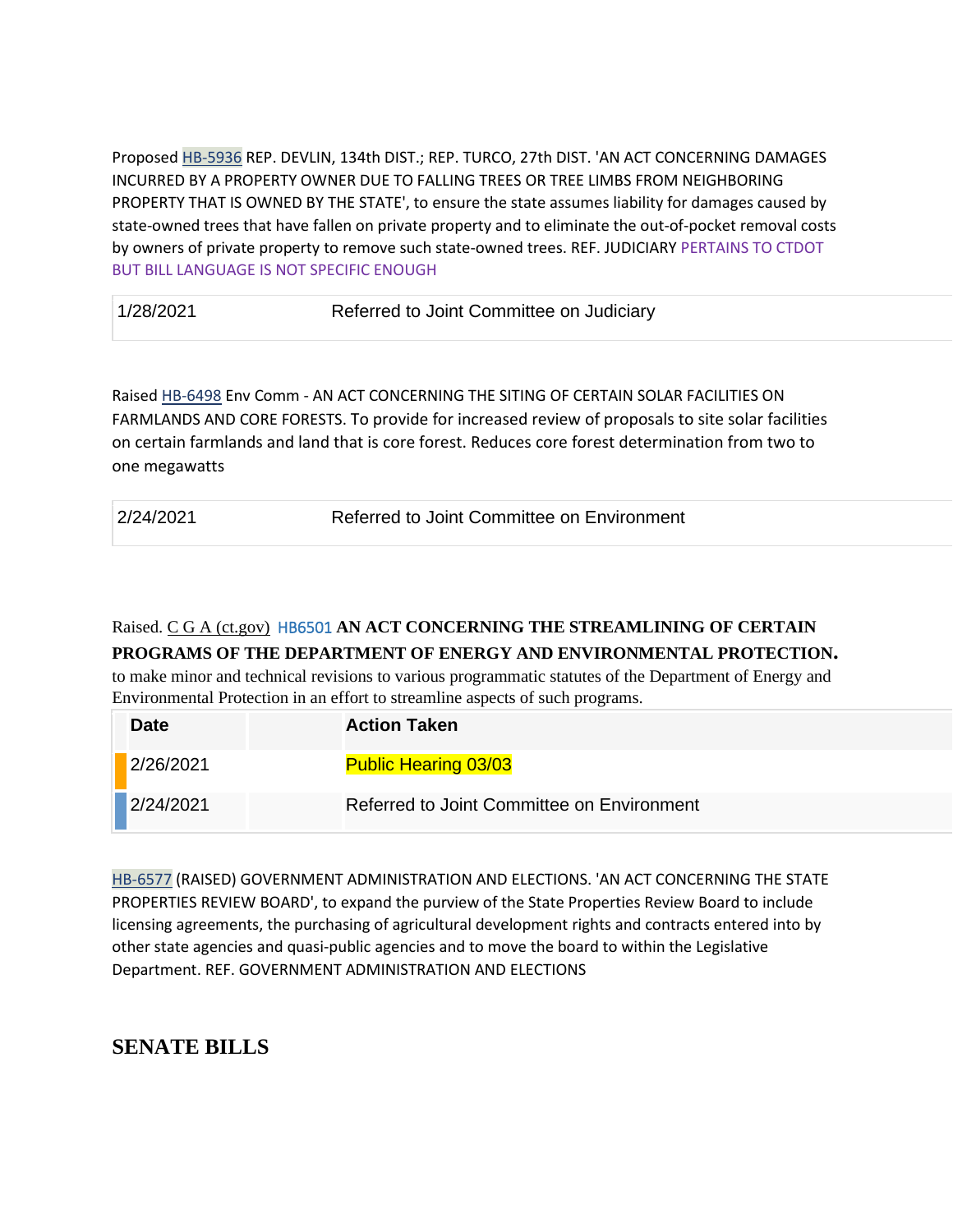Proposed [SB-47](https://www.cga.ct.gov/BSTAT.ASP?b=SB-47&u=william.foreman@ct.gov&y=2021) SEN. ANWAR, 3rd DIST. 'AN ACT CONCERNING FLASHING LIGHTS FOR ENVIRONMENTAL EMERGENCY RESPONSE VEHICLES', to include members of an emergency response unit of the Department of Energy and Environmental Protection providing environmental emergency services among those authorized to display flashing lights. REF. TRANSPORTATION. DEEP TO FINALIZE DRAFT **TESTIMONY** 

1/8/2021 Referred to Joint Committee on Transportation

Proposed [SB-65](https://www.cga.ct.gov/BSTAT.ASP?b=SB-65&u=william.foreman@ct.gov&y=2021) SEN. HASKELL, 26th DIST.; REP. STEINBERG, 136th DIST. 'AN ACT AUTHORIZING MUNICIPALITIES TO REGULATE PESTICIDE APPLICATIONS', to allow towns to more stringently regulate pesticide use. REF. ENVIRONMENT

1/12/2021 Referred to Joint Committee on Environment

Proposed [SB-67](https://www.cga.ct.gov/BSTAT.ASP?b=SB-67&u=william.foreman@ct.gov&y=2021) SEN. KASSER, 36th DIST. 'AN ACT CONCERNING PESTICIDE REGULATION', to eliminate the use of toxic pesticides that affect the environment and human health. REF. ENVIRONMENT

1/22/2021 Referred to Joint Committee on Environment

Proposed [SB-162](https://www.cga.ct.gov/BSTAT.ASP?b=SB-162&u=william.foreman@ct.gov&y=2021) SEN. OSTEN, 19th DIST.; REP. CONLEY, 40th DIST.; REP. RILEY, 46th DIST. 'AN ACT CONCERNING MANAGEMENT OF RESERVATION LANDS AND TRIBAL SERVICES', to require that (1) a retaining wall be built on the Schaghticoke reservation, (2) a community well, septic system and access road be built on the Paucatuck Eastern Pequot reservation, (3) the Commissioner of Energy and Environmental Protection, with the advice of the Indian Affairs Council, develop a care and management plan for reservation lands, and (4) any changes to reservation lands proposed by the Department of Energy and Environmental Protection be reviewed by the appropriate tribal council. REF. APPROPRIATIONS

1/22/2021 Referred to Joint Committee on Appropriations

Proposed [SB-259](https://www.cga.ct.gov/BSTAT.ASP?b=SB-259&u=william.foreman@ct.gov&y=2021) SEN. NEEDLEMAN, 33rd DIST. 'AN ACT CONCERNING ANNUAL VEGETATION MAINTENANCE PLANS', to require electric distribution companies to submit an annual vegetation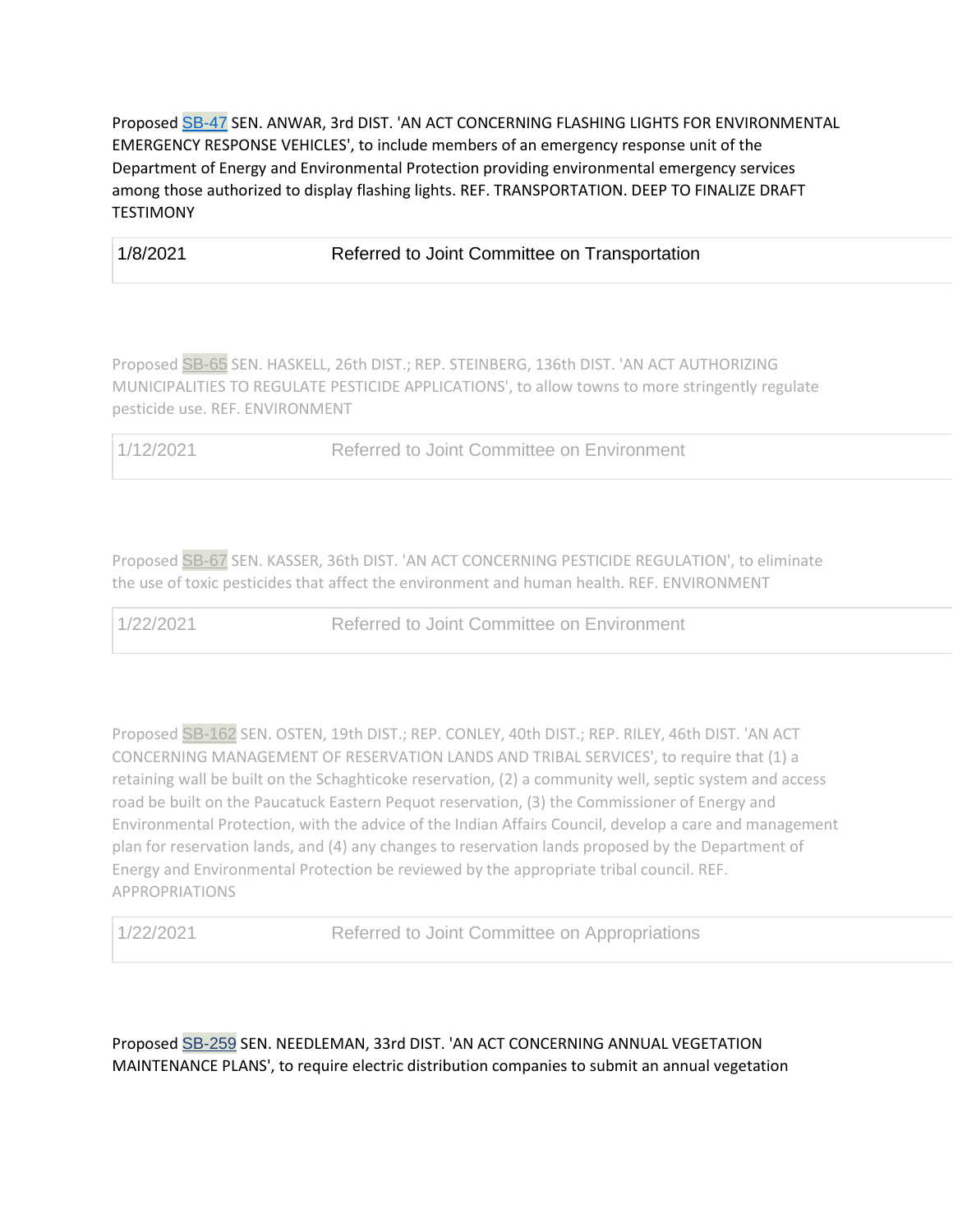maintenance plan to the Public Utilities Regulatory Authority for approval. REF. ENERGY AND **TECHNOLOGY** 

| 1/22/2021 | Referred to Joint Committee on Energy and Technology |
|-----------|------------------------------------------------------|
|-----------|------------------------------------------------------|

Proposed [SB-279](https://www.cga.ct.gov/asp/cgabillstatus/cgabillstatus.asp?selBillType=Bill&bill_num=SB00279&which_year=2021) SEN. SOMERS, 18th DIST. 'AN ACT CONCERNING ALL-TERRAIN VEHICLE TRAILS IN STATE FORESTS'**,** To provide for the safe use of all-terrain vehicles in state forests.

1/25/2021 Referred to Joint Committee on Environment

Proposed [SB-370](https://www.cga.ct.gov/BSTAT.ASP?b=SB-370&u=william.foreman@ct.gov&y=2021) SEN. SAMPSON, 16th DIST. 'AN ACT AUTHORIZING THE CREATION OF ALL-TERRAIN VEHICLE TRAILS ON STATE-OWNED PROPERTY', to create all-terrain vehicle trails on state-owned property. REF. ENVIRONMENT

1/26/2021 Referred to Joint Committee on Environment

Proposed [SB-398](https://www.cga.ct.gov/BSTAT.ASP?b=SB-398&u=william.foreman@ct.gov&y=2021) SEN. OSTEN, 19th DIST. 'AN ACT CONCERNING DEAD AND DYING TREES ON MUNICIPAL ROADS AND PUBLIC LANDS', to address the issue of dead and dying trees on municipal roads and public lands. REF. APPROPRIATIONS to establish a five-year 2 municipal grant program to address dying trees along municipal roads 3 and on public lands.

1/27/2021 Referred to Joint Committee on Appropriations

Proposed [SB-731](https://www.cga.ct.gov/BSTAT.ASP?b=SB-731&u=william.foreman@ct.gov&y=2021) SEN. KISSEL, 7th DIST. 'AN ACT CONCERNING THE MEMBERSHIP OF THE FOREST PRACTICES ADVISORY BOARD', to revise the membership of the Forest Practices Advisory Board. REF. ENVIRONMENT

1/29/2021 Referred to Joint Committee on Environment